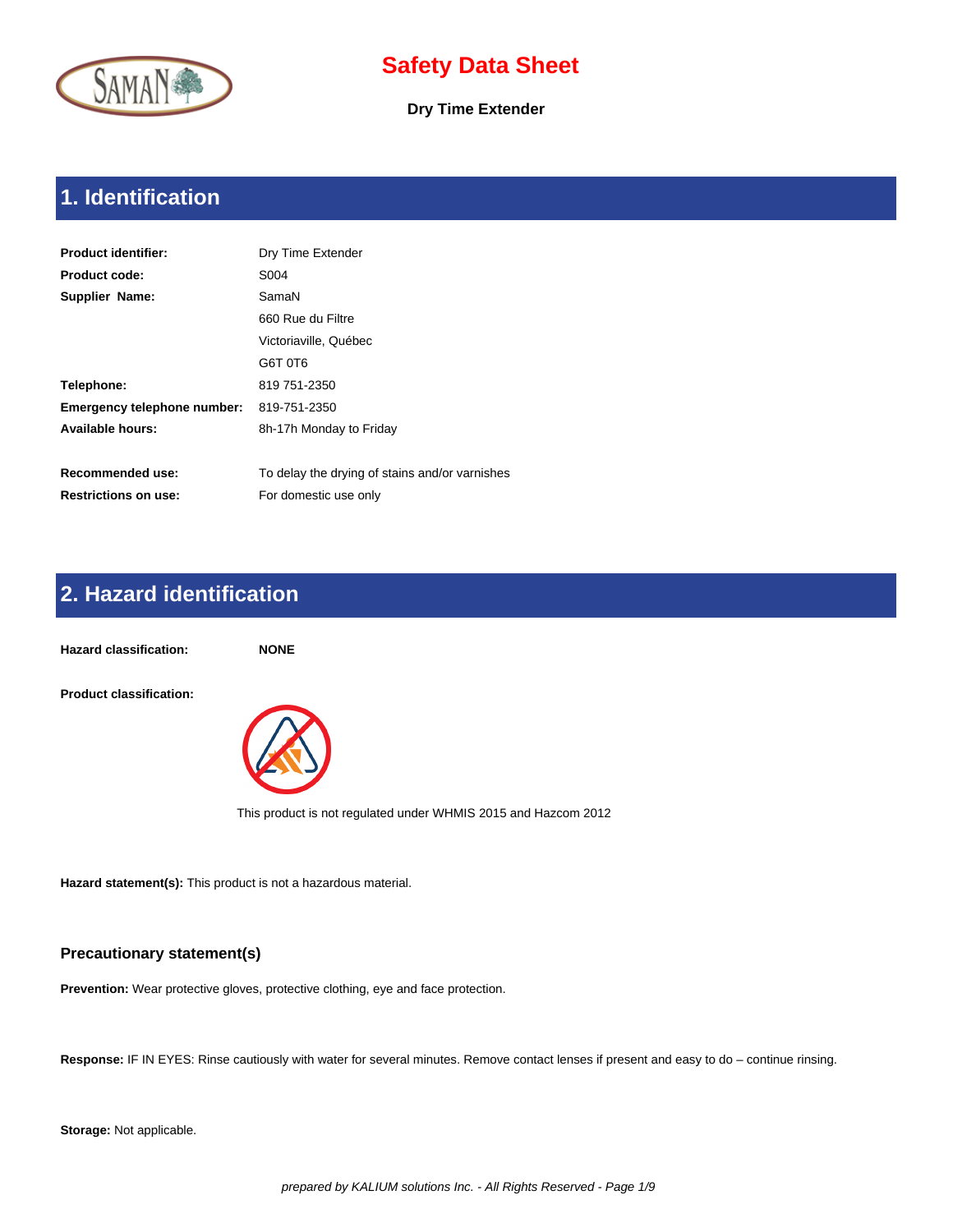

**Dry Time Extender**

**Disposal:** Dispose of contents/container in accordance with local, regional, national and/or international regulations in force.

**Other hazards:** Not applicable.

See toxicological information, section 11

### **3. Composition/Information on ingredients**

| l No | N0 | onvms<br>anc<br>$\sim$<br>…omr<br>าor<br>77 V<br>$\overline{a}$<br>.<br> | וחוזי.<br>$\mathbf{w}$<br>ותר<br>ત્રાાદ |
|------|----|--------------------------------------------------------------------------|-----------------------------------------|

### **4. First-aid measures**

 **If swallowed, irritation, any type of overexposure or symptoms of overexposure occur during use of the product or persists after use, immediately contact a POISON CENTER, an EMERGENCY ROOM or a PHYSICIAN; ensure that the product safety data sheet is available.**

**Eye contact:** Check for and remove any contact lenses. Immediately flush eyes with plenty of water for at least 15 minutes, occasionally lifting the upper and lower eyelids. Get medical attention immediately.

Skin contact: In case of contact, immediately flush skin with plenty of water for at least 15 minutes while removing contaminated clothing and shoes. Wash clothing before reuse. Clean shoes thoroughly before reuse. Get medical attention immediately.

**Inhalation:** Move exposed person to fresh air. Keep this person warm and lying down.Loosen tight clothing such as a collar, tie, belt or waistband. If not breathing, if breathing is irregular or if respiratory arrest occurs, provide artificial respiration or oxygen by trained personnel. Get medical attention immediately.

**Ingestion:** Wash out mouth with water. Do not induce vomiting unless directed to do so by medical personnel. Never give anything by mouth to an unconscious person. Get medical attention immediately.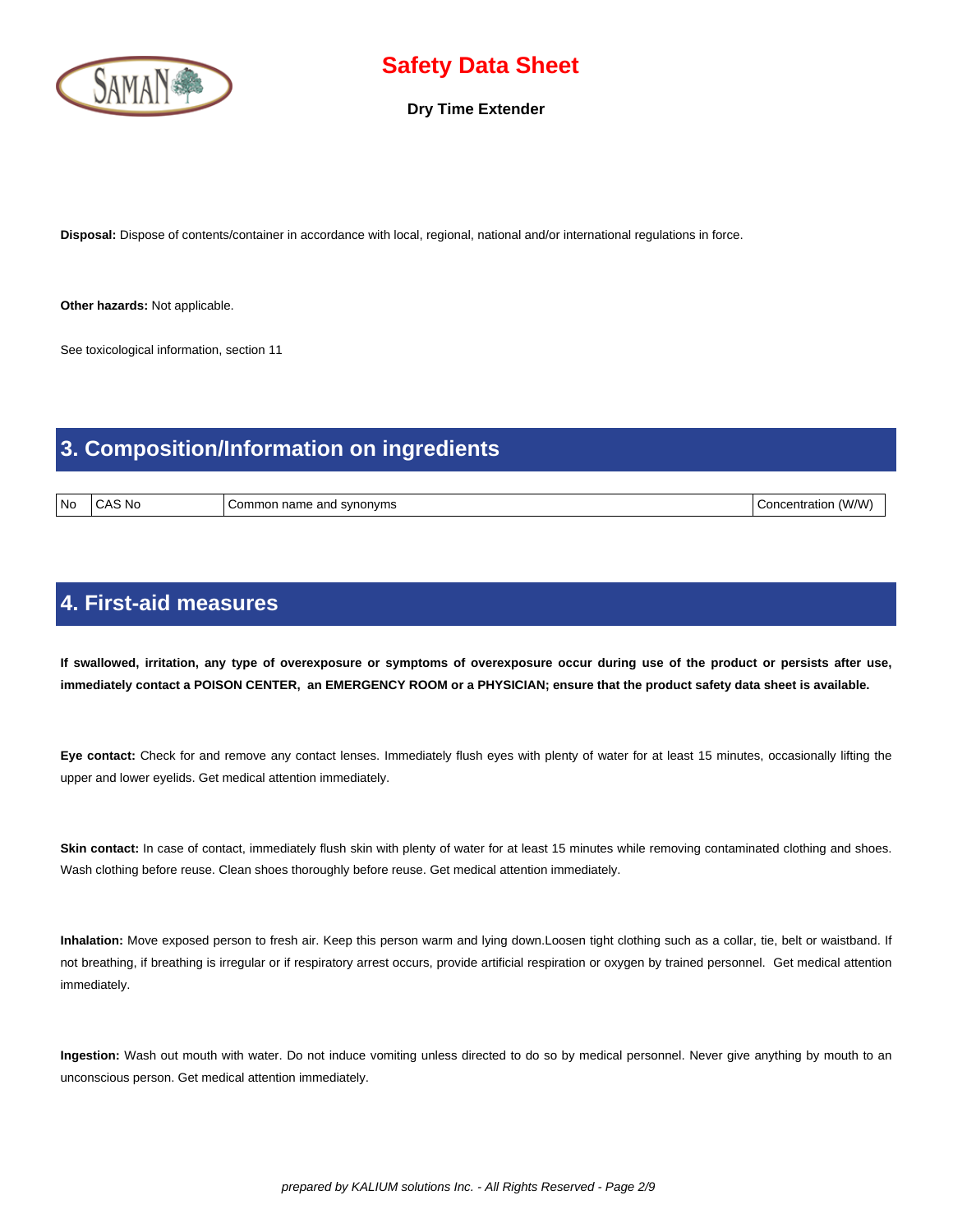

#### **Dry Time Extender**

**Symptoms:** No known symptoms.

**Effects (acute or delayed):** May cause eyes, skin and respiratory tract irritation.

**Immediate medical attention and special treatment:** No specific treatment. Treat symptomatically. Contact poison treatment specialist immediately if large quantities have been ingested or inhaled.

# **5. Fire-fighting measures**

**Suitable extinguishing media:** Use dry chemical, CO<sub>2</sub>, water spray (fog) or foam.

**Unsuitable extinguishing media:** Jets of water can facilitate the spread of fire.

**Specific hazards arising from the hazardous product:** No specific hazard.

**Hazardous combustion products:** Carbon monoxide and dioxide. Aldehydes. Carboxylic acids.

**Special protective equipment and precautions for fire-fighters:** Fire-fighters should wear appropriate protective equipment and self-contained breathing apparatus (SCBA) with a full face-piece operated in positive pressure mode.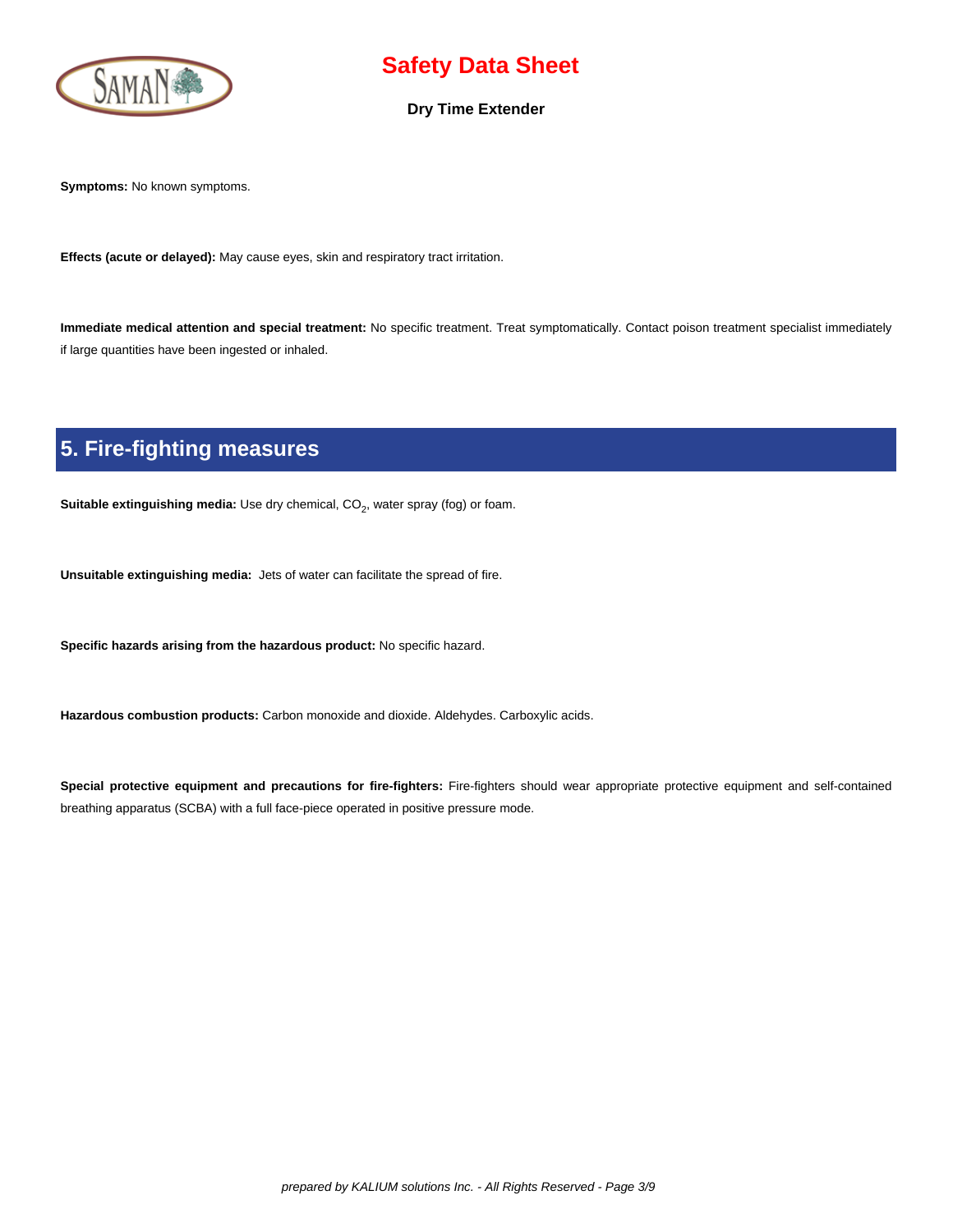

**Dry Time Extender**

### **6. Accidental release measures**

Personal precautions: No action shall be taken involving any personal risk or without suitable training. Evacuate surrounding areas. Keep unnecessary and unprotected personnel from entering. Do not touch or walk through spilled material. Shut off all ignition sources. No flares, smoking or flames in hazard area. Avoid breathing vapor or mist. Provide adequate ventilation. Wear appropriate respirator when ventilation is inadequate. Put on appropriate personal protective equipment (see Section 8).

**Protective equipment and emergency procedures:** Avoid dispersal of spilled material and runoff and contact with soil, waterways, drains and sewers. Inform the relevant authorities if the product has caused environmental pollution (sewers, waterways, soil or air).

**Methods and materials for containment and cleaning up:** Stop leak if without risk. Move containers from spill area. Dilute with water and mop up if water-soluble. Alternatively, or if water-insoluble, absorb with an inert dry material and place in an appropriate waste disposal container. Use spark-proof tools and explosionproof equipment. Dispose of via a licensed waste disposal contractor.

### **7. Handling and storage**

**Precautions for safe handling:** Put on appropriate personal protective equipment (see Section 8). Eating, drinking and smoking should be prohibited in areas where this material is handled, stored and processed. Workers should wash hands and face before eating, drinking and smoking. Remove contaminated clothing and protective equipment before entering eating areas. Avoid exposure - obtain special instructions before use. Avoid contact with eyes, skin and clothing. Do not ingest. Avoid breathing vapor or mist. Use only with adequate ventilation. Wear appropriate respirator when ventilation is inadequate. Do not enter storage areas and confined spaces unless adequately ventilated. Keep in the original container or an approved alternative made from a compatible material, kept tightly closed when not in use. Empty containers retain product residue and can be hazardous. Do not reuse container.

**Conditions for safe storage:** Store in accordance with local regulations. Store in a segregated and approved area. Store in original container protected from direct sunlight in a dry, cool and well-ventilated area, away from incompatible materials (see section 10) and food and drink. Keep container tightly closed and sealed until ready for use. Containers that have been opened must be carefully resealed and kept upright to prevent leakage. Do not store in unlabeled containers. Use appropriate containment to avoid environmental contamination.

**Incompatibility:** Oxidizing agents. Strong acids.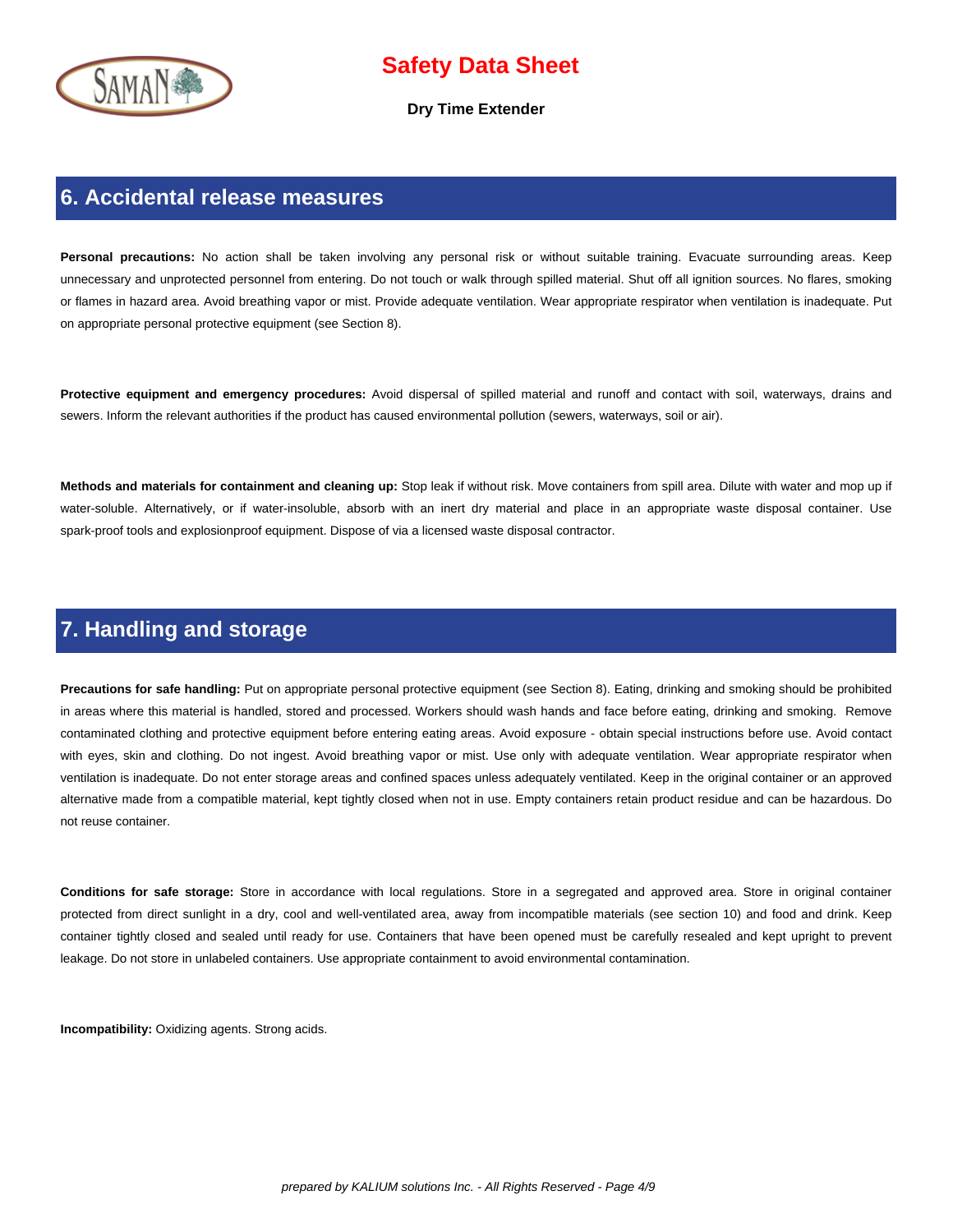

**Dry Time Extender**

### **8. Exposure controls/Personal protection**

| No | <b>CAS No</b> | Common name and svnonvms | <b>IDHL</b> ma/m3 | TWA mg/m3 | <b>STEL</b><br>ma/m3 | CEIL mg/m |
|----|---------------|--------------------------|-------------------|-----------|----------------------|-----------|

IDHL: Immediately Dangerous to Life or Health Concentrations TWA : Time Weighted Average STEL: Short -Term Exposure Limit CEIL: Ceiling Limit

**Appropriate engineering controls:** Use only with adequate ventilation. Use process enclosures, local exhaust ventilation or other engineering controls to keep worker exposure to airborne contaminants below any recommended or statutory limits. The engineering controls also need to keep gas, vapor or dust concentrations below any lower explosive limits. Use explosion-proof ventilation equipment.

**Individual protection measures:** Wash hands, forearms and face thoroughly after handling chemical products, before eating, smoking and using the lavatory and at the end of the working period. Appropriate techniques should be used to remove potentially contaminated clothing. Wash contaminated clothing before reusing. Ensure that eyewash stations and safety showers are close to the workstation location.

**Eyes:** DO NOT WEAR CONTACT LENSES Wear anti-splash safety goggles.

**Hands:** Chemical-resistant, impervious gloves complying with an approved standard should be worn at all times when handling chemical products if a risk assessment indicates this is necessary. Considering the parameters specified by the glove manufacturer, check during use that the gloves are still retaining their protective properties.

Respiratory: If workers are exposed to concentrations above the exposure limit, they must use appropriate, certified respirators. Use a properly fitted, air-purifying or air-fed respirator complying with an approved standard if a risk assessment indicates this is necessary. Respirator selection must be based on known or anticipated exposure levels, the hazards of the product and the safe working limits of the selected respirator.

**Others:** Wear protective clothing with long sleeves and appropriate safety shoes at all times.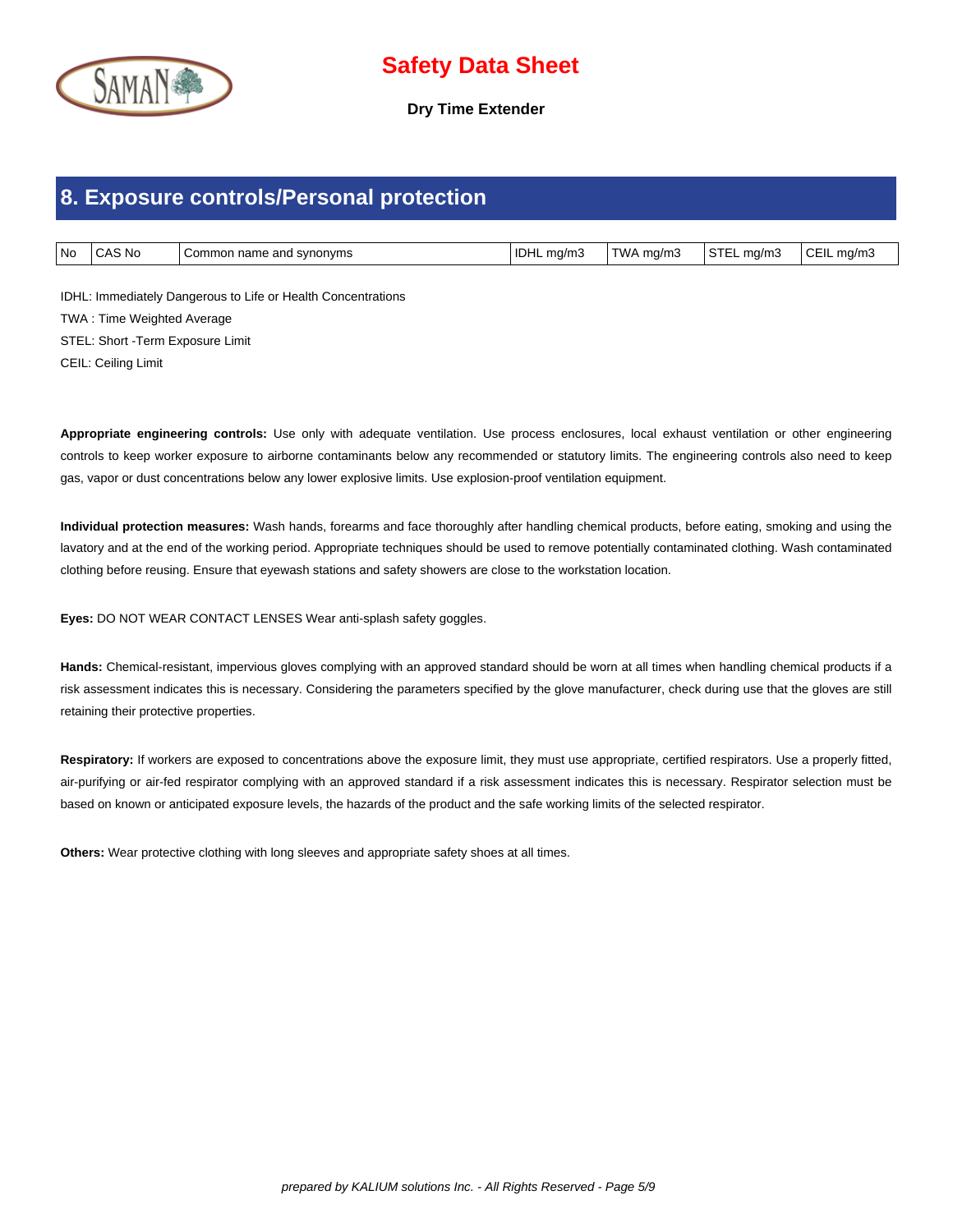



**Dry Time Extender**

### **9. Physical and chemical properties**

**Physical state:** Liquid **Colour:** Colorless **Odour:** Odorless **Odour threshold:** Not applicable **pH:** Not applicable **Melting/Freezing point:** -59°C (-74.2°F) **Initial boiling point/boiling range:** 188°C (370.4°F) **Flash point:** 99°C (210.2°F) Closed cup **Lower flammable/explosive limit:** 2,6% at 25 °C **Upper flammable/explosive limit:** 12,5% at 25 °C **Auto-ignition temperature:** 371°C (699.8°F) **Evaporation rate:** <1 (ether=1) **Vapour pressure:** 0,083 mm Hg at 20 °C **Vapour density:** > 1 (air=1) **Relative density:** 1,034 kg/L à 20 °C (water = 1) **Solubility in water:** Soluble **Partition coefficient - n-octanol/water:** 6,02 **Decomposition temperature:** Not available **Kinematic viscosity:** Not available

### **10. Stability and reactivity**

**Reactivity:** Stable under recommended conditions of storage and handling.

**Chemical stability:** The product is chemically stable under normal conditions of use.

**Possibility of hazardous reactions:** No dangerous or polymerization reactions will not occur under normal conditions of use.

**Conditions to avoid:** Keep away from incompatibles.

**Incompatible materials:** None known.

**Hazardous decomposition products:** Carbon monoxide and dioxide. Aldehydes. Carboxylic acids.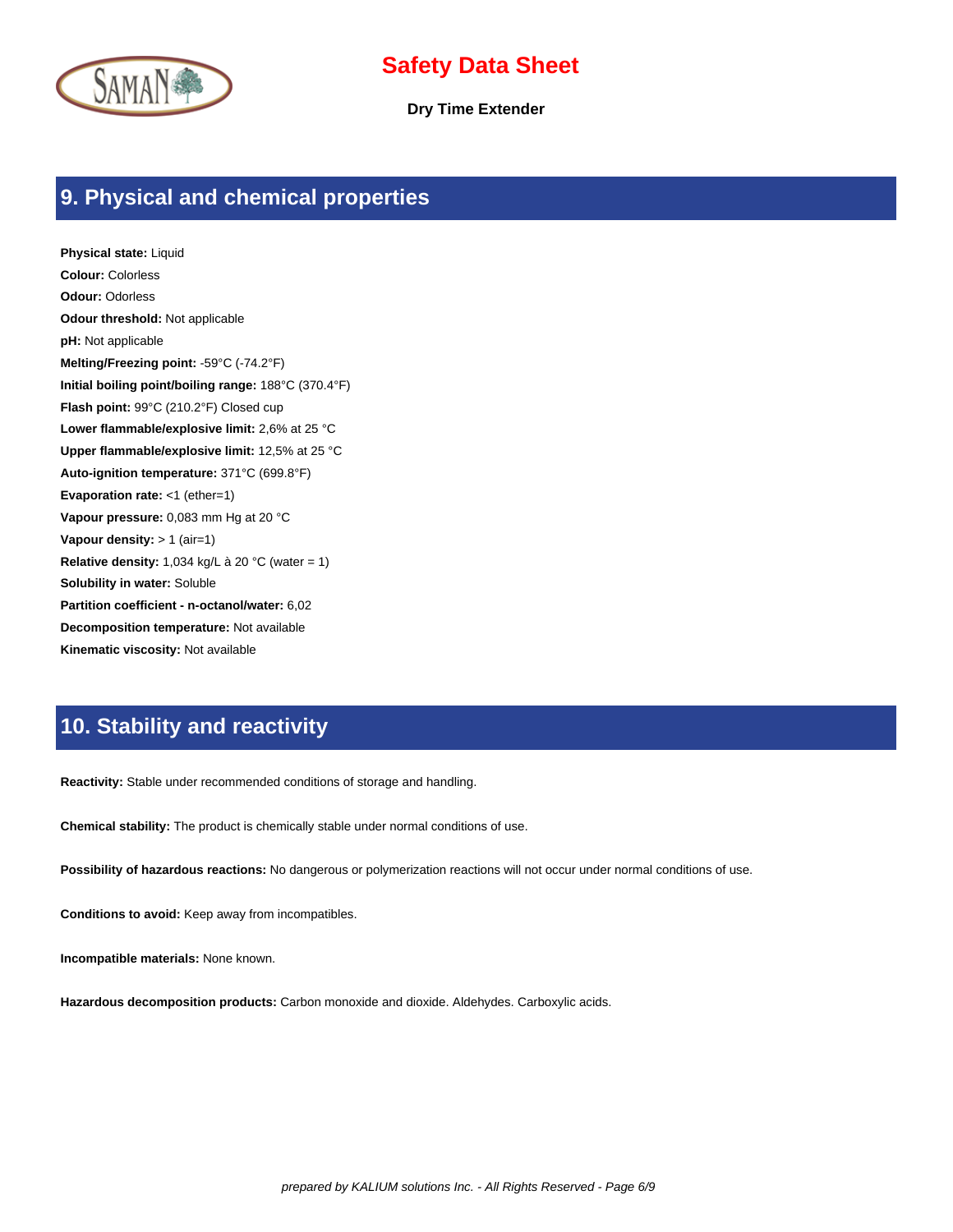

**Dry Time Extender**

# **11. Toxicological information**

| <b>No</b> | CAS No | Common name and synonyms | $\mathbf{A}$<br>LЕ | (0)<br>ᆸ<br>١Z | $\sim$<br>၂၁) LL | 14<br>└ | ∼       | (6)<br>∼   |
|-----------|--------|--------------------------|--------------------|----------------|------------------|---------|---------|------------|
|           |        |                          | oral               | skin           | skin             | gases   | vapours | dusts-mist |

(1)  $LD_{50}$  oral mg/kg

(2)  $LD_{50}$  skin mg/kg

- (3)  $LD_{50}$  skin mg/kg
- (4)  $LC_{50}$  inhalation ppmV 4h gases
- (5)  $LC_{50}$  inhalation mg/l 4h vapours
- (6)  $LC_{50}$  inhalation mg/l 4h dusts-mist

**Routes of exposure:** This product is absorbed by the digestive tract.

**Symptoms:** No known symptoms.

**Delayed and immediate effects:** May cause eyes, skin and respiratory tract irritation.

| l No | CAS No | Common name and synonyms | l IARC | <b>ACGIH</b> | Mutagenicity | Effect on    |
|------|--------|--------------------------|--------|--------------|--------------|--------------|
|      |        |                          |        |              |              | reproduction |

**Cancer classification under IARC (International Agency for Research on Cancer)**

**Cancer classification under ACGIH (American Conference of Governmental Industrial Hygienists)**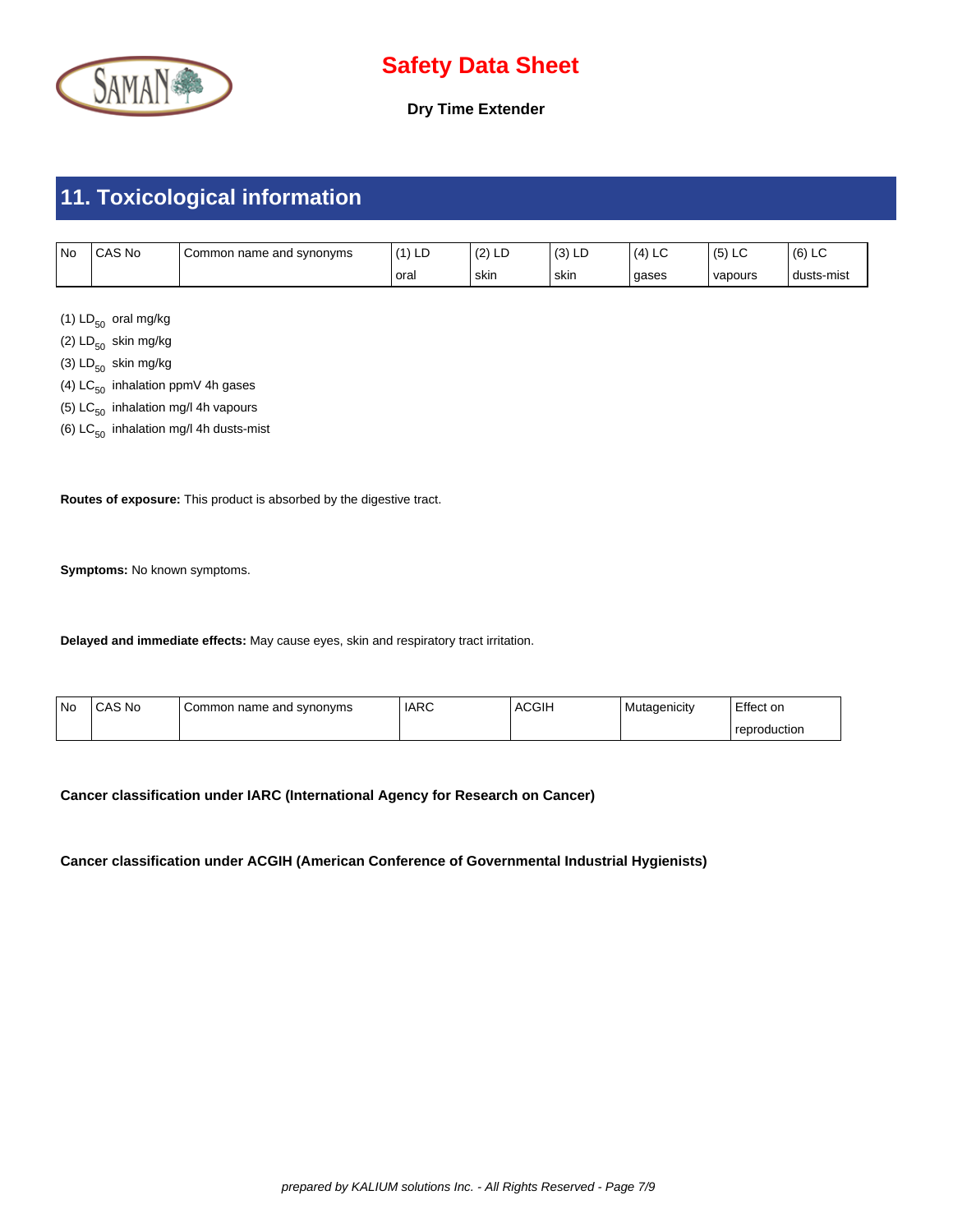

**Dry Time Extender**

# **12. Ecological information**

| No | CAS No | Common name and synonyms | % | Persistent       | Bio-accumulation | Aquatic<br>ecotoxicity |
|----|--------|--------------------------|---|------------------|------------------|------------------------|
|    |        |                          |   |                  |                  |                        |
| No | CAS No | Common name and synonyms | % | Ecotoxicity for  | Ecotoxicity for  | Environnemental        |
|    |        |                          |   | aquatic          | aquatic          | effects                |
|    |        |                          |   | organisims-Short | organisims-Long  |                        |
|    |        |                          |   | term             | term             |                        |

# **13. Disposal considerations**

**Methods of disposal:** The generation of waste should be avoided or minimized wherever possible. Dispose of surplus and non-recyclable products via a licensed waste disposal contractor. Disposal of this product, solutions and any by-products should at all times comply with the requirements of environmental protection and waste disposal legislation and any regional local authority requirements.

# **14. Transport information**

|                            | <b>TDG</b>    | <b>DOT</b>    | <b>IMDG</b>   | l IATA        |
|----------------------------|---------------|---------------|---------------|---------------|
| l UN number                |               |               |               |               |
| Proper shipping name       | Not regulated | Not regulated | Not regulated | Not regulated |
| Transport hazard class(es) |               |               |               |               |
| Packing group              |               |               |               |               |

#### **Other information**

**Marine pollutant:** No

**IMDG:** Not applicable

**Exemption for limited quantity:** Not applicable

**Special precautions:** Not applicable